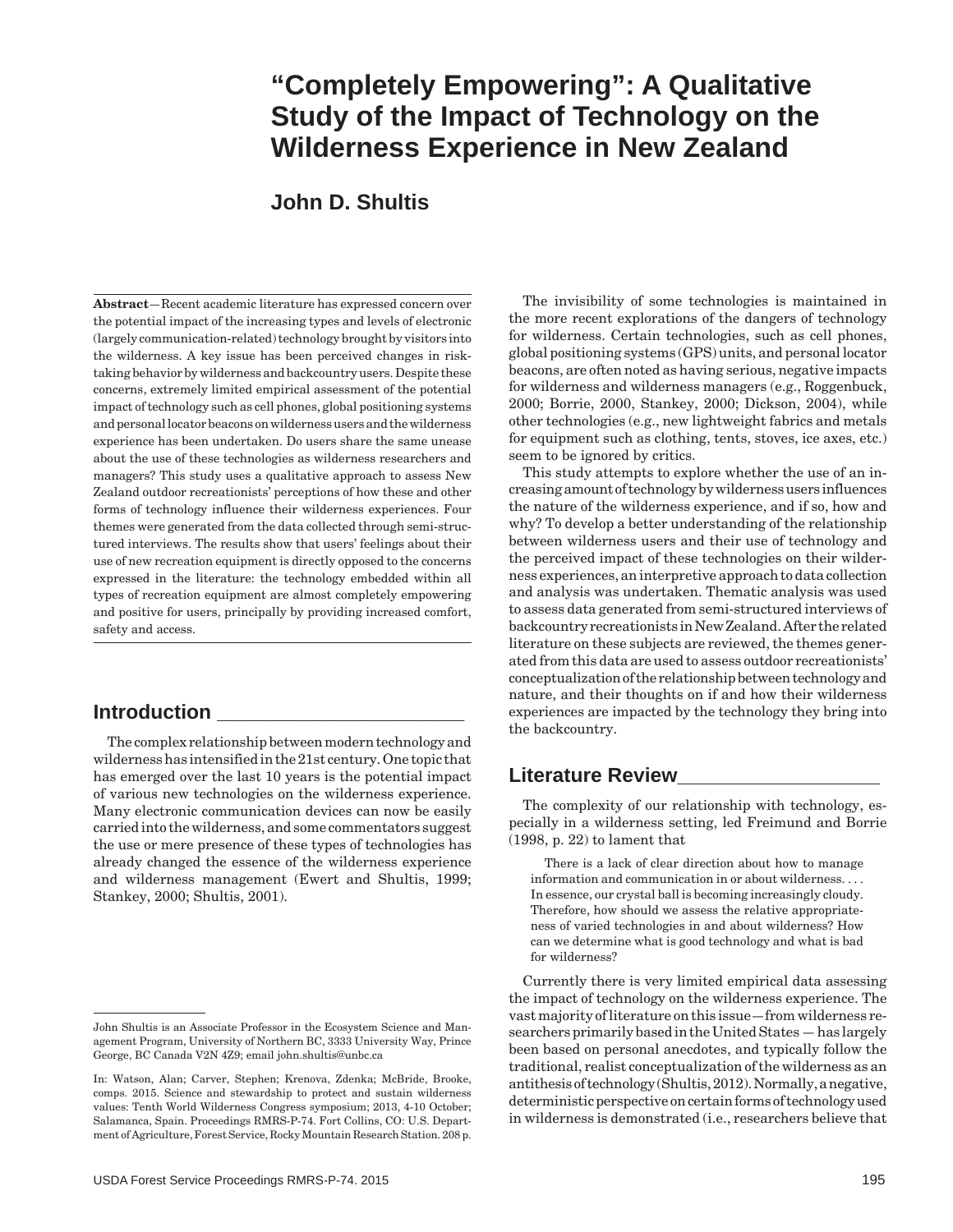negative impacts automatically and systematically derive from the increased use of new, primarily communicationbased technology in wilderness) (e.g., Hollenhorst, 1995; Borrie and Freimund, 1997; Borrie, 2000, Stankey, 2000; Dickson, 2004).

Pohl (1998, p. 156) expressed a common, key concern when she warned that "Our wilderness experiences run the risk of becoming more like virtual wilderness when technological devices do the work for us. They separate us from our environment and create a false sense of accomplishment". Or, as McIntyre queried, "Is it likely that today's wilderness user, cocooned in fibrepile and goretex, on a brief (1 or 2 day) trip into the wilderness, feels oneness, humility, and immersion" (1998, p. 179) – that is, the key attributes associated with a traditional wilderness experience? Wiley (1995) suggests that the concerns expressed in the existing literature could be reflected in four primary concerns:

- 1. Risk versus security what is the relationship between the use of technology and perceived risk in natural settings? Does technology change the amount or type of risks taken by recreationists?
- 2. Solitude versus connectivity can increasing levels and types of technology used in wilderness maintain or extinguish the solitude that 'traditional' wilderness was supposed to provide? Can one be 'connected' (e,g., To the internet or e-mail) in wilderness and still have solitude?
- 3. Mediation versus direct experience does technology allow recreationists to 'skip' the direct experiences (both positive and negative) that some consider necessary to create safe recreational experiences?
- 4. Knowledge versus the unknown how does technology influence the known and unknown during a wilderness experience? If, for example, specific information on weather conditions can always be accessed, does this lead to a different type of recreational experience?

These questions have often been repeated in the literature, but have gone unanswered by empirical research. Only very recently have a very small number of empirical studies, though often exploratory or unpublished, started to assess these and related topics. Pope and Martin (2011), in one of the few empirical, peer reviewed studies on the topic (see also Martin and Pope, 2012), assessed attitudes towards technology among 235 wilderness users in California; they deemed 55% of the sample exhibited 'pro-technology' and 45% 'anti-technology' attitudes. The former group felt that technology increased one's safety in wilderness, and were more likely than the 'anti-technology' group to use technology to request a rescue, take chances that could increase risk if they had technology with them, and believe that technology can successfully substitute for skill, experience, and knowledge" (p. 23). They also identified themselves as more likely to take risks than those in the anti-technology camp. The anti-technology group "felt quite strongly that technology cannot substitute for skill, experience, and knowledge, were very unlikely to take chances that could increase risk just because they had technology with them, and did not agree

that technology reduced dangers and made them feel safer in the wilderness" (p. 23).

An unpublished PhD in New Zealand also helps illuminate the relationship between wilderness use and technology in New Zealand. Wray (2009) studied the meaning of wilderness and the wilderness experience among experienced wilderness users in the Fiordland region of New Zealand, and suggested the increasing use of technology as the fourth major threat to the recreational use of New Zealand's wilderness (after increasing use, numbers of tourists and commercialization). Wray notes "The deliberate actions taken by some study participants to avoid using new technologies demonstrate their commitment to the wilderness ideal, and also highlight the cultural and historic values associated with wilderness in New Zealand (i.e. nostalgia for a past way of life)" (2009, p. 262). However, she also notes that "Despite the apparent aversion to technology in wilderness, almost all respondents in this study used some form of modern equipment to aid them in their wilderness trip – whether it was clothing, travel gear, communication devices or motorized transport" (p. 262-263), which reflects the conflicted relationship our culture has with wilderness: we use technology to escape technology.

# **Methods \_\_\_\_\_\_\_\_\_\_\_\_\_\_\_\_\_\_\_\_\_\_\_\_\_**

Given the complexity of the broader relationship between society and technology, the lack of empirical data on the specific impacts of technology on backcountry recreationists, and the likelihood of the importance of contextual factors in the perception of these potential impacts of recreationists, the interpretive perspective offered by a qualitative approach to data collection and analysis was chosen for this study. As the objective of this research, like all qualitative research, is to gain a deeper understanding of the topic rather than predict specific attitudes or behaviors in a representative sample, non-probabilistic sampling methods of convenience and snowball sampling were followed. Potential interviewees were contacted in three New Zealand cities through the tramping (i.e., backpacking) clubs throughout New Zealand. Tramping clubs in New Zealand have long served critical roles in introducing New Zealanders to 'the bush' (i.e., natural environments) and include a range of wilderness users, from beginner to expert. After briefly noting my research project either by monthly club meetings (if possible) or e-mail (if no meeting were scheduled during time spent in the area), several potential contacts were identified, and if interviewed, additional potential contacts were then identified by respondents. Interviews continued until data saturation was reached. In this study, 12 in-depth (60-90 minute) interviews were completed before I determined that sufficient data had been collected (i.e., no significant, new data emerged from the interviews). Interviews were taped and transcribed soon after the interviews were completed. All interviews and analysis were undertaken by the author to maximize the truthworthiness and reliability of the data collection and analysis. To ensure respondents' confidentiality and anonymity, pseudonyms are used throughout this paper.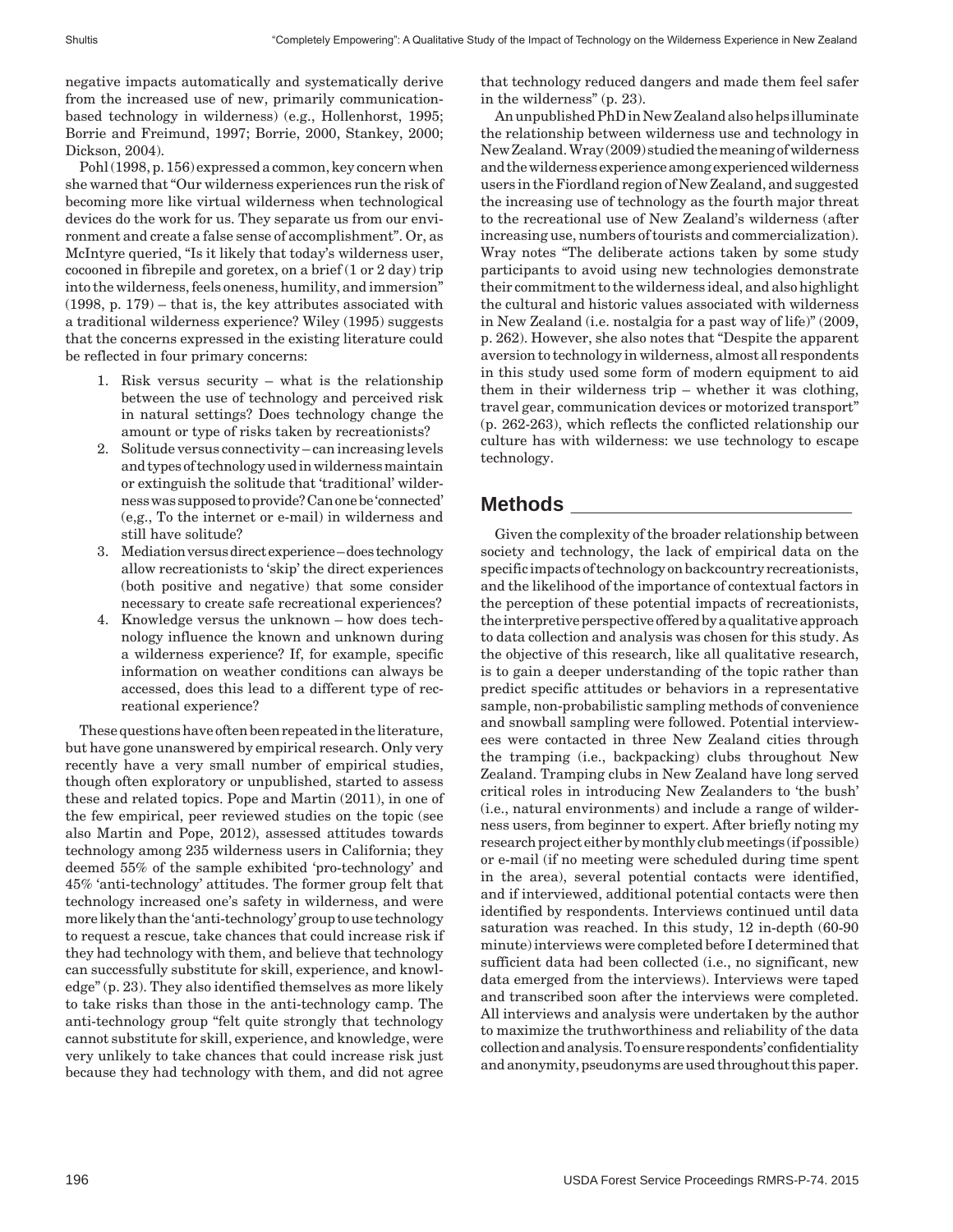#### **Data Analysis**

Consistent with the epistemological stance of interpretive inquiry and semi-structured interviews, data analysis was an iterative process, where coding and the identification of themes occurred throughout the interview and analysis phases of the research. As the data was gathered, the author began identifying codes that arose from the data, and through reflexive assessment. After all interviews were completed, coding continued until several common themes emerged; final coding and themes shifted to a more theoretical level of analysis, based on a continuous review of the relevant literature and existing conceptual perspectives from a multidisciplinary perspective.

#### **Results \_\_\_\_\_\_\_\_\_\_\_\_\_\_\_\_\_\_\_\_\_\_\_\_\_\_**

A wide range of recreationists were interviewed in an attempt to include an inclusive selection of socio-demographic variables and experiences. As noted in Table 1, a range of both young and older, beginner and expert, male and female backcountry recreationists were included in the thematic analysis, although the respondents tended to be more experienced backcountry recreationists; this was probably a reflection of each respondent being a tramping club member.

Four themes were identified and will be further explored:

- 1. recreation technology is embedded, often invisible and contextual;
- 2. only the positive impacts of technology on the backcountry experience were identified, with increased comfort, safety and access being the main benefits;
- 3. 'imagining' with new technology/equipment occurred; and
- 4. only others over-rely on or have too much technology.

#### **a) Technology is Embedded, Invisible and Contextual**

When first queried, respondents associated the term 'technology' with primarily electronic items such as computers. Respondents did not at first associate the term 'technology'

with backcountry recreation equipment. However, when specifically asked what outdoor recreation equipment they felt was technology, most noted that through continuous engineering and mass manufacturing of recreation equipment, several specific pieces of equipment could be identified as technology: again, electronic equipment such as cell phones and GPS units were most often mentioned, as were new fabrics (e.g., GoretexTM). Climbing gear such as ice axes, crampons, and carabiners were mentioned more than 'basic' tramping gear (by both trampers and climbers), but a wide range of equipment were identified as technology after prompting (e.g., footwear, packs, clothing). The identification of contemporary equipment being considered technology was often associated with noting the relatively simple equipment used in the 'old days'.

When asked what recreation equipment they would consider NOT to be technology, an interesting trend emerged, one that suggests the hidden, embedded and contextual nature of technology in contemporary society. The respondents usually paused to consider the question, then after giving it some thought acknowledged that all equipment was technology. This statement was often combined with a sense of surprise at this newfound conceptualization of technology and its relationship to recreation equipment:

"Now that you put it that way, it's a difficult one. I mean, if you look at, say, a pack, for example, I mean some of the technology seems maybe to be simpler like a carry bag or pack or a bicycle, but they are all technical things….So I guess it is all technology when you look at it" (Cyril).

"When you get a chance to think about it, and you know what's happened over the last how many years, you think, well, it is technology, isn't it: everything is technology' (Heidi).

All respondents finally concluded that in many different ways, all recreation equipment was a form of technology: therefore, for the remainder of the paper, these two terms will be considered equivalent. The incremental nature of changes to recreation equipment, and the desire of visitors to use new equipment were often noted as having obscured the technological aspect of recreation equipment.

| <b>Name</b><br>(alias) | Age | <b>Main</b><br><b>Backcountry</b><br><b>Activity</b> | Average<br>Number of<br><b>Nights<sup>a</sup></b> | Number of<br>Years<br><b>Experience</b> <sup>b</sup> | <b>Self-Reported</b><br><b>Experience</b><br>Level |
|------------------------|-----|------------------------------------------------------|---------------------------------------------------|------------------------------------------------------|----------------------------------------------------|
| 'Bob'                  | 21  | Climbing                                             | 25                                                | 4                                                    | intermediate                                       |
| 'Cyril'                | 59  | Cycling                                              | 21                                                | 41                                                   | expert                                             |
| 'Debbie'               | 55  | Tramping                                             | 8                                                 | 37                                                   | intermediate                                       |
| 'Evan'                 | 58  | Tramping/climbing                                    | 25                                                | 40                                                   | expert                                             |
| 'Flo'                  | 38  | Tramping/climbing                                    | 20                                                | 25                                                   | intermediate                                       |
| 'George'               | 62  | Tramping                                             | 40                                                | 34                                                   | expert                                             |
| 'Heidi'                | 35  | Climbing                                             | 12                                                | 5                                                    | beginner                                           |
| 'Ida'                  | 42  | Tramping                                             | 100                                               | 20                                                   | expert                                             |
| 'Jay'                  | 48  | Tramping                                             | 100                                               | 28                                                   | expert                                             |
| 'Ken'                  | 30  | Tramping/climbing                                    | 45                                                | 12                                                   | expert                                             |
| 'Larry'                | 74  | Tramping                                             | 5                                                 | 20                                                   | intermediate                                       |
| 'Martin'               | 38  | Tramping                                             | 15                                                | 18                                                   | intermediate                                       |

**Table 1**—Characteristics of Interviewees

<sup>a</sup> Average number of nights spent in backcountry over the last two years, not including day trips.

<sup>b</sup> Numbers of years spent pursuing backcountry recreation independently as an adult (i.e., from 18 years of age).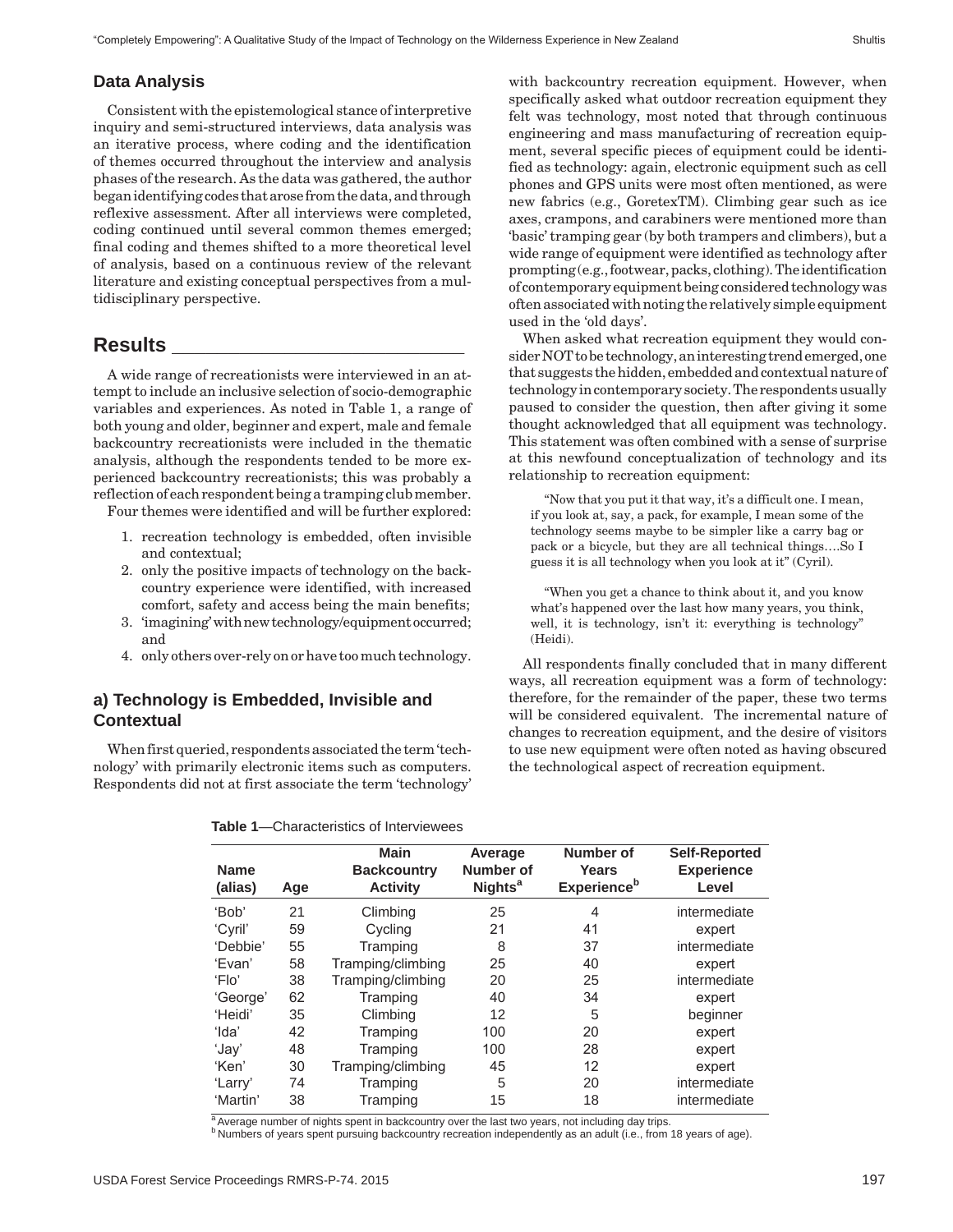#### **b) Only Positive Impacts of Technology on the Backcountry Experience were Identified, with Increased Comfort, Safety, and Access Being the Main Benefits**

The goals that interviewees set for their backcountry trips reflected the 'traditional' motivations identified in the literature (e.g., enjoy nature, relaxation, escape, and achievement/ challenge). When asked how technology helped meet these goals, respondents focused on the increased comfort, safety and reliability of modern technology. The same benefits were expressed when recreationists were asked how technology affected their backcountry experience itself later in the interview. The decreased weight of new equipment and its impact on increased comfort and access to natural areas were particularly emphasized:

"I think that's the big thing, in that the gear [i.e., equipment] helps because it means that you are comfortable (Bob).

"I think technology is also an incredible – it's not just necessarily comfort, it's also the safety aspect, increased the safety for instance because of new technology: jackets, sleeping bags, insulating packs, whatever you like… It's more than just warmth, it's actual survival that's being increased by technology" (Evan).

"I just feel that it's completely empowering. I see nothing negative in it" (Ida)

"Well, it allows – it definitely allows us to do a lot of activities safer…and easier, from the sense that a lot of the changes have been the equipment is now lighter that it used to be, particularly when it is wet" (Ken).

The development and use of new technology was also seen to be inevitable: for example, Heidi suggested that "it's just the way of the world. You can't say that technology is wrong, because everything is technology, isn't it? It has to move forward: if it didn't move forward, we'd all be caught in a time warp".

By making backcountry easier, safer and more comfortable in all types of weather, several people suggested that equipment made them more likely to take trips. Another aspect of feeling safer and more comfortable commonly expressed involved being able to take more risks while in the backcountry:

"I think there's no doubt that people are able to do some of the things that we couldn't have done some years ago, because they do have gear, they can survive in all these [conditions] – they can push the limits" (Cyril).

"You will be more inclined to wander and not worry about, you know, you'd just be bolder because you'd know where you are and so you would be able to navigate more skillfully" (Ida)

"It enhances the experience because it means that you can witness without feeling any sense of threat much more dramatic conditions. …You can do things with confidence… you can stand there and laugh at the wind and all the rest of it and you can be completely secure" (Jay).

All respondents could quickly and clearly identify these benefits of technology. Most could also identify potential

ways in which technology could block the goals they set for backcountry recreation or have negative implications for their backcountry experiences. Some suggested that technology "increases the potential for conflict between different types of [users] as well as increasing the overall numbers" of recreationists (Evan); similarly, George noted technology "makes it easier for lots of other people to go into the hills and that takes away from the 'being alone' factor". However, few interviewees identified how their use of technology impacted their own experiences; normally, others' use of technology was noted as blocking their goals. Recreation conflicts between trampers and mountain bikes were noted numerous times, but particular attention was placed on the conflict created by noise (e.g., aircraft, cell phones, mountain radios and personal music players). The 'un-naturalness' of these noises in the backcountry seemed to be the property that affected most respondents: it affected the ability of recreationists to escape civilization and achieve solitude. For Jay, a cell phone "brought the real world too much into where we were"; Debbie noted that "going out in the mountains is to be away from technology… when you have increasing technology like these new electronics it sort of defeats the purpose".

Recreationists could be bothered by various noise issues, but seemed to have healthy coping strategies to enable them to continue to enjoy the trip. In addition, the short-term use of cell phones, mountain radios or aircraft for safety-related reasons (e.g., rescue, obtaining weather forecasts, making pick-up arrangements) was always supported, but their 'nonessential' use (e.g., chatting with friends or checking in at the office) was universally considered to be inappropriate.

Older/more experienced recreationists tended to believe that younger/less experienced users enjoyed accumulating equipment for its own sake, and felt the need to have more equipment. While older/experienced users focused on light weight (i.e., comfort), brought less equipment with them, and took different types and levels of equipment based on the goals of the trip, they felt that younger/less experienced visitors often brought too much equipment in the backcountry:

"As you get more experienced you have a much better idea of what equipment, exactly what you really need. I think when you are very inexperienced, you tend to take away too much probably, but inessential things, coffee makers and all that sort of crap, electric razors for God's sake" (George)

"You can buy things for the sake of having them….There are some, they become fanatical on everything that is new that is out" (Larry).

While there were a limited number of young/less experienced visitors in the sample, they often shyly admitted to being 'gear freaks" (i.e., people who enjoy researching, buying and using new equipment) and acknowledged the lure of using new tools in the backcountry. Heidi, a younger climber, supports the suggestion that status may play a part, as she noted "it's more of a status thing, it's like men with cars…I mean you don't really have to have it but it's good to have it". Jay also admitted he "had to restrain myself from bragging about it [i.e., having new equipment] to people…, but sometimes I weaken", and Larry noted that "one upmanship" definitely existed among outdoor recreationists.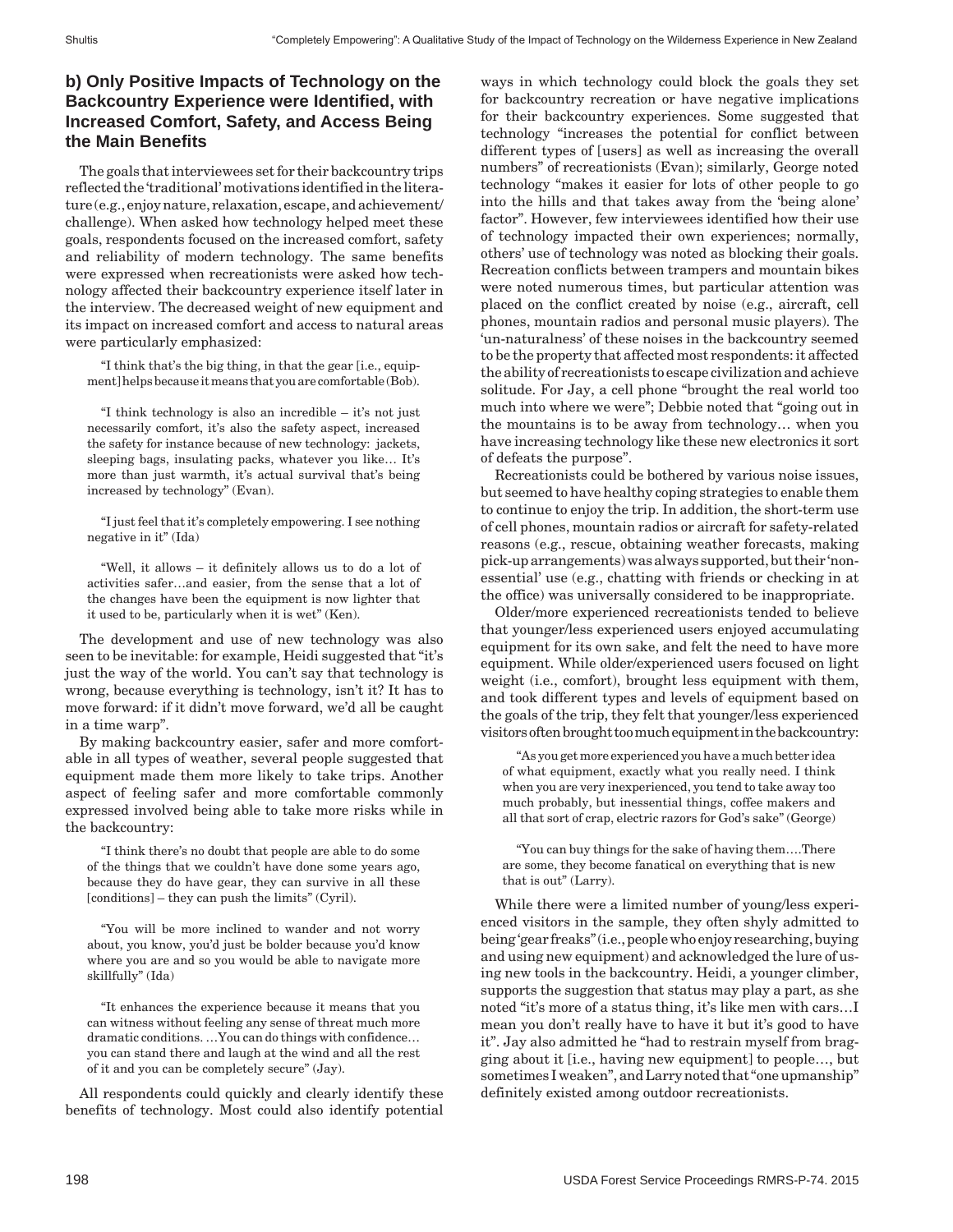#### **c) 'Imagining' with New Technology/ Equipment Occurred**

An issue not previously noted in the literature relates to the consumption of recreation equipment. By looking at new equipment at retail stores and reading about the specifications and characteristics of these items in magazines, recreationists were able to 'imagine' new experiences and adventures that these pieces of equipment might enable. Debbie referred to it as "dreaming", about

what you could do and getting enthusiasm. You then start and think of what you've got and what trips you could do, and what'll be nice, and keep fit again, and get back out and make the time to do more trips and gives you ideas, motivates you to actually think about getting out there.

Ida suggested "It's probably the only window shopping I do enjoy … probably because I know about it and I've got a strong interest in it and it will empower me so much, you know. Having a decent down jacket, you know, will keep you so warm". Jay put it this way:

In my mind I'm running over all the places where I would be using it in the conditions and so it's sort of a rehearsal thing, it's like a mental rehearsal and you look at – I'd look at a stove and when I am looking at it, I'm not just seeing the stove, I'm sort of like imagining where I would be and thinking about using it and thinking what I'm seeing on this new stove, how it would measure up, so I am living it in my mind".

Not all people enjoyed shopping for equipment. Flo, for example, simply stated, "I hate shopping", and would only get new equipment when necessary. Some older respondents again suggested that younger people bought too much equipment, suggesting it was "partly advertising, it's partly keeping up with your mates I guess, and, I don't know, people just like spending money" (George). Cyril thought "they're buying all this stuff and they don't think they can do it unless they have all that stuff and it's actually not true".

 The value of other people modeling new equipment was also noted by several people; by seeing what new technology other people were using, they could make decisions about whether this equipment would be useful for them. Similarly, looking at new equipment while window shopping allowed people to "keep up to date" with what was available at retail outlets (Ken). Martin suggested that

I think you are influenced a bit by the equipment that other people have, I think almost invariably you compare [it] with your equipment and what they may have and just weigh up the pros and cons. Because I think probably everyone is looking to improve their overall equipment … within the constraints they may have budget-wise.

Most noted that this 'imagining' related to the increased comfort, safety and lightness the new technology would offer, although the impact of new technology of altering risk taking was also mentioned.

### **d) Only Others Over-Rely On or Have Too Much Technology**

When asked if they ever relied too much on their technology while in the backcountry, no one admitted to personally over-relying, but most noted that 'other people' could rely too much on technology. George did admit that "We all pile into our cars and drive about 500 kilometers to go on a walk for a week, we rely on that technology very much", and that dehydrated food packages created "a lot of litter". But most suggested that while they recognized they relied on technology, they did not 'over-rely' on it, mainly due to the level of experience they had in assessing the conditions and what equipment they needed to successfully and safely complete a trip:

"I think your knowledge of the mountains and knowledge of survival and that sort of thing should make it possible for you to make a decision about how much you are actually going to need all that technology to make it a good experience, but you can overdo it. …[S]ome people need more and why they have all that stuff …it gives them a sense of security but in actual fact what they need is experience and knowledge" (Cyril)

"I think it [technology] can make you too dependent on technology.…Yeah, they are using them [GPS] all the time and they kind of need to have that security in a way, so they don't trust their judgment from experience to actually sort of get them out of trouble" (Debbie)

Some felt that other people, less experienced backcountry users, could rely on technology too much, as they didn't have the experience necessary to cope with conditions that might arise if the technology failed or conditions became worse:

 "I can see people going out into areas that perhaps they shouldn't because they have got their GPS, which basically tells them where they are, and they don't have these skills to help them cope with that particular type of country…. basically, I think people can abuse it and probably do abuse it" (Flo)

# **Discussion and Conclusion \_\_\_\_\_\_\_\_\_**

For most respondents, recreation equipment was typically not normally originally associated with the term 'technology', and the continuous advancement of technology obscured the highly technological nature of many aspects of 'traditional' recreation equipment (e.g., tents, sleeping bags, clothing, stoves, etc.). Electronic equipment such as cell phones and GPS units seemed to be more 'visible' as technology: both the academic and popular gaze is focused on a limited type of technology used in the wilderness. After being asked what equipment was not technology, respondents acknowledged that all their outdoor recreation equipment had some technological element, and there after equated the terms 'technology' and 'recreation equipment'.

As previously noted, wilderness researchers tend to focus on the negative aspects of increasing use of technology in the wilderness, especially its potential impacts on risk perceptions and risk taking. However, respondents in this study almost completely focused on the positive aspects of technology use, particularly increased comfort (with lightweight materials, warmth and dryness the most important factors), safety and the ability to enable or simplify access and visitation. While users admitted it was theoretically possible for the proliferation of technology to have negative impacts on the wilderness experience (e.g., recreation conflicts), and could often identify example of when this happened (largely due to 'unnatural' noise being introduced), in practice the ability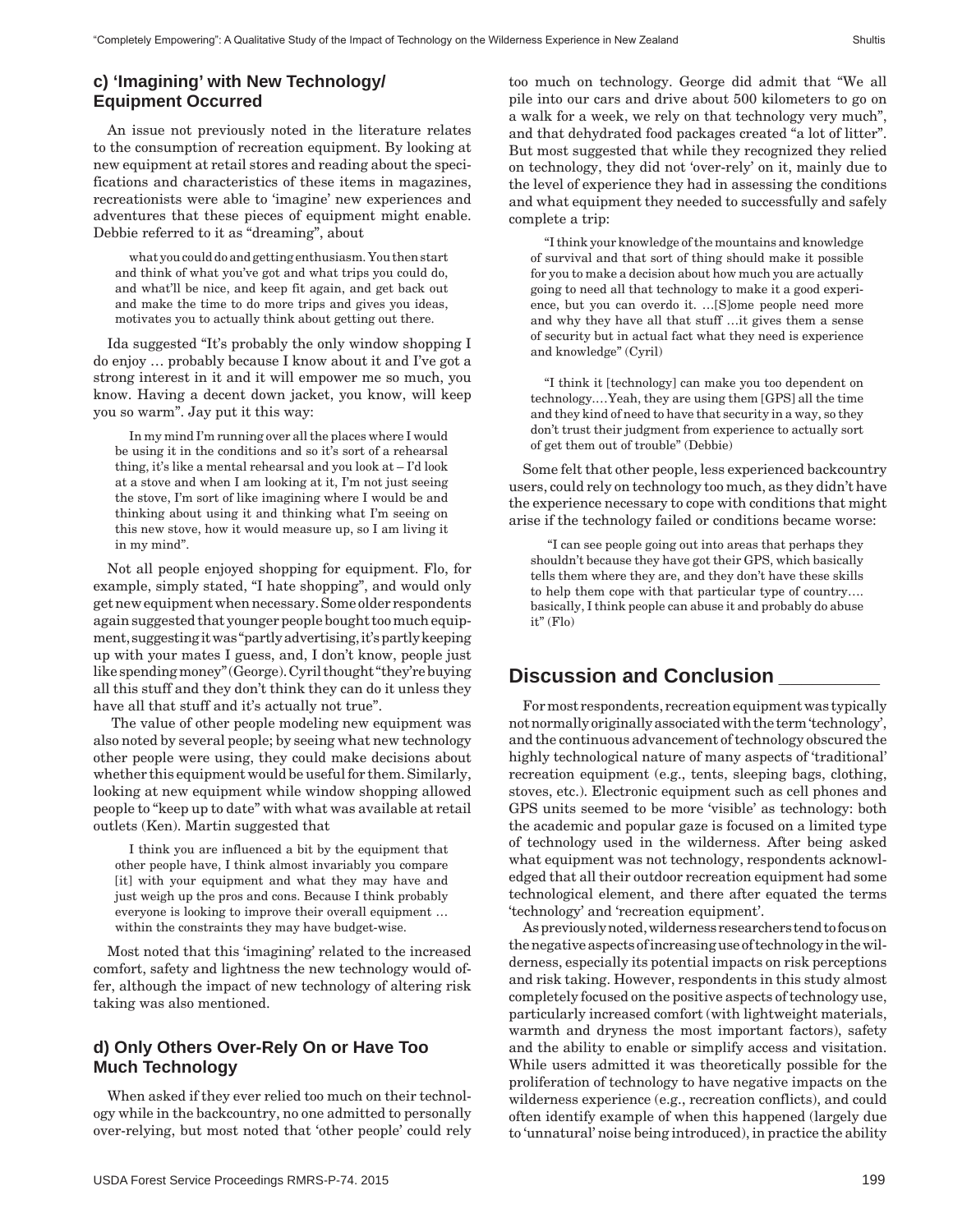of recent technological advances in recreation equipment to make wilderness users feel more comfortable, safer and less physically demanding was considered to have almost revolutionary, positive impacts on the wilderness experience. For example, older users noted that lightweight materials and new equipment (e.g., walking poles) allowed them to continue visiting the backcountry despite decreasing health and strength. All users felt new technology allowed them to expand their limits and provide new challenges while maintaining safety and security in the wilderness.

Respondents did not directly elucidate the possible conundrum of using technology in order to escape the technological world, although some seemed aware of its existence. Winner (1986, p. 5) has suggested a "technological somnambulism" exists in Western society that blocks any meaningful examination of the unforeseen impacts of technology on our daily lives, and this seemed to be occurring in the wilderness as well. In addition, the consumption (purchasing) of new recreational equipment provided a very meaningful ability for users to imagine how the new equipment could provide even greater opportunities for new challenges and experiences as well as greater comfort and safety in and access to recreational areas. The process of "imagining" has never been identified in the literature and deserves additional study.

The seemingly irresistible allure of technology seemed to be in part determined by its ability to provide these new challenges and greater abilities while allowing for a more comfortable, safer experience. Respondents actively examined new equipment in stores and magazines and scanned other recreationists in the field for new potential gear.

Respondents were loath to suggest that any limitations should be placed upon the use of technology in wilderness areas, with the possible exception of when the purpose of use caused considerable recreation conflicts. These potential conflicts seemed to occur when the use of certain equipment – again, especially communication-related equipment—was not undertaken for reasons related to increased comfort, safety or access. The use of a cellphone to simply chat with a friend was considered inappropriate, but calling to confirm pick up times, check in or call for help was appropriate. This makes the potential management of technology much more difficult for park and resource managers, as it may not be the technology itself which causes conflicts, but rather its intended purpose.

In summary, Pohl (1998, p. 156) expressed the concern that "Our wilderness experiences run the risk of becoming more like virtual wilderness when technological devices do the work for us. They separate us from our environment and create a false sense of accomplishment". The respondents in this study had a very different perspective. Respondents were passionate about how technological advances in recreation equipment allowed them to be more comfortable, feel safer and gain easier access to and within the wilderness. While there was an acknowledgment that too much technology could potentially block some of the goals they set for their experiences, this was not of great concern, as they felt they had the experience and knowledge to avoid over-relying on technology, had coping strategies to deal with conflicts, and decided on a trip by trip basis what technology they brought into the wilderness. The primacy of comfort is also interesting, with this concept being almost totally ignored in the literature (but see Dimmock, 2009).

Both the positive and negative aspects of technology in changing risk perceptions and risk taking deserve further study. However, these respondents suggest that the ability of technology to increase comfort and safety and encourage wilderness use may prove to be at least equal to the dangers of technology espoused in the existing literature.

#### **References \_\_\_\_\_\_\_\_\_\_\_\_\_\_\_\_\_\_\_\_\_\_\_**

- Borrie, William. 2000. The impacts of technology on the meaning of wilderness. In: Watson, A., Aplet, G., and Hendee, J., comps. Personal, societal, and ecological values of wilderness: Sixth World Wilderness Congress proceedings on research, management, and allocation, volume II; 1998 October 24-29; Bangalore, India. Proceedings RMRS-P-14. Ogden, UT: U.S. Department of Agriculture, Forest Service, Rocky Mountain Research Station: 87-88.
- Borrie, William.T.; Freimund, Wayne A. 1997. Wilderness in the 21st century: Are there technical solutions to our technical solutions? International Journal of Wilderness. 3(4): 21-23.
- Dickson, Tracey J. 2004. If the outcome is predictable, is it an adventure? Being in, not barricaded from, the outdoors. World Leisure. 4: 48-54.
- Dimmock, Kay. 2009. Finding comfort in adventure: experiences of recreational SCUBA divers, Leisure Studies, 28(3): 279-295.
- Ewert, Alan W.; Hollenhorst, Steven J. 1997. Adventure recreation and its implications for wilderness. International Journal of Wilderness. 3(2): 21-26.
- Ewert, Alan E.; Shultis, John D. 1999. Technology and backcountry recreation: Boon to recreation or bust for management? Journal of Physical Education, Dance and Recreation. 70(8): 3- 8,11.
- Hollenhorst, S. J. 1995. Risk, technology driven, and other new activity trends. In Proceedings of the Fourth International Outdoor Recreation and Tourism Trends Symposium and the 1995 National Recreation Resources Planning Conference (pp. 65–67). St. Paul: University of Minnesota.
- Martin, S.; Pope, M. 2012. The influence of hand-held information and communication technology on visitor perceptions of risk and risk-related behavior. In: Cole, David N., comp. 2012. Wilderness visitor experiences: Progress in research and management; 2011 April 4-7; Missoula, MT. Proc. RMRS-P-66. Fort Collins, CO: U.S. Department of Agriculture, Forest Service, Rocky Mountain Research Station. 219 p.
- McIntyre, N. 1998. Person and environment transactions during brief wilderness trips: An exploration. In: Watson, Alan E.; Aplet, Greg H.; Hendee, John C., comps. 1998. Personal, societal, and ecological values of wilderness: Sixth World Wilderness Congress proceedings on research, management, and allocation, volume I; 1997 October; Bangalore, India. Proc. RMRS-P-4. Ogden, UT: U.S. Department of Agriculture, Forest Service, Rocky Mountain Research Station.
- Pohl, S. 1998. Technology and the wilderness experience. Environmental Ethics, 28: 147-163.
- Pope, Kristen; Martin, Steven. 2011. Visitor perceptions of technology, risk, and rescue in wilderness. International Journal of Wilderness. 17(2): 19-26, 48.
- Roggenbuck, Joseph W. 2000. Meanings of the wilderness experiences in the 21st century. International Journal of Wilderness, 6(2): 14-17.
- Shultis, John D. 2001. Consuming nature: the uneasy relationship between technology, outdoor recreation and protected areas. The George Wright Forum. 18(1): 56-66.
- Shultis, John D. 2012. The impact of technology on the wilderness experience: A review of common themes and approaches in three bodies of literature. In David Cole, (comp.), Wilderness visitor experiences: Progress in research and management; 2011 April 4-7; Missoula, MT. Proc. RMRS-P-66. Fort Collins, CO: U.S. Department of Agriculture, Forest Service, Rocky Mountain Research Station. 219 p.
- Stankey, George H. 2000. Future trends in society and technology: Implications for wilderness research and management. In: Cole, D.N.; McCool, S.F.; Borrie, W.T.; O'Loughlin, J., comps. Wilderness science in a time of change conference – Volume 1: Changing perspectives and future directions. Proc. RMRS-P-15-VOL-1. Odgen, UT: U.S. Department of Agriculture, Forest Service, Rocky Mountain Research Station: 10-23.